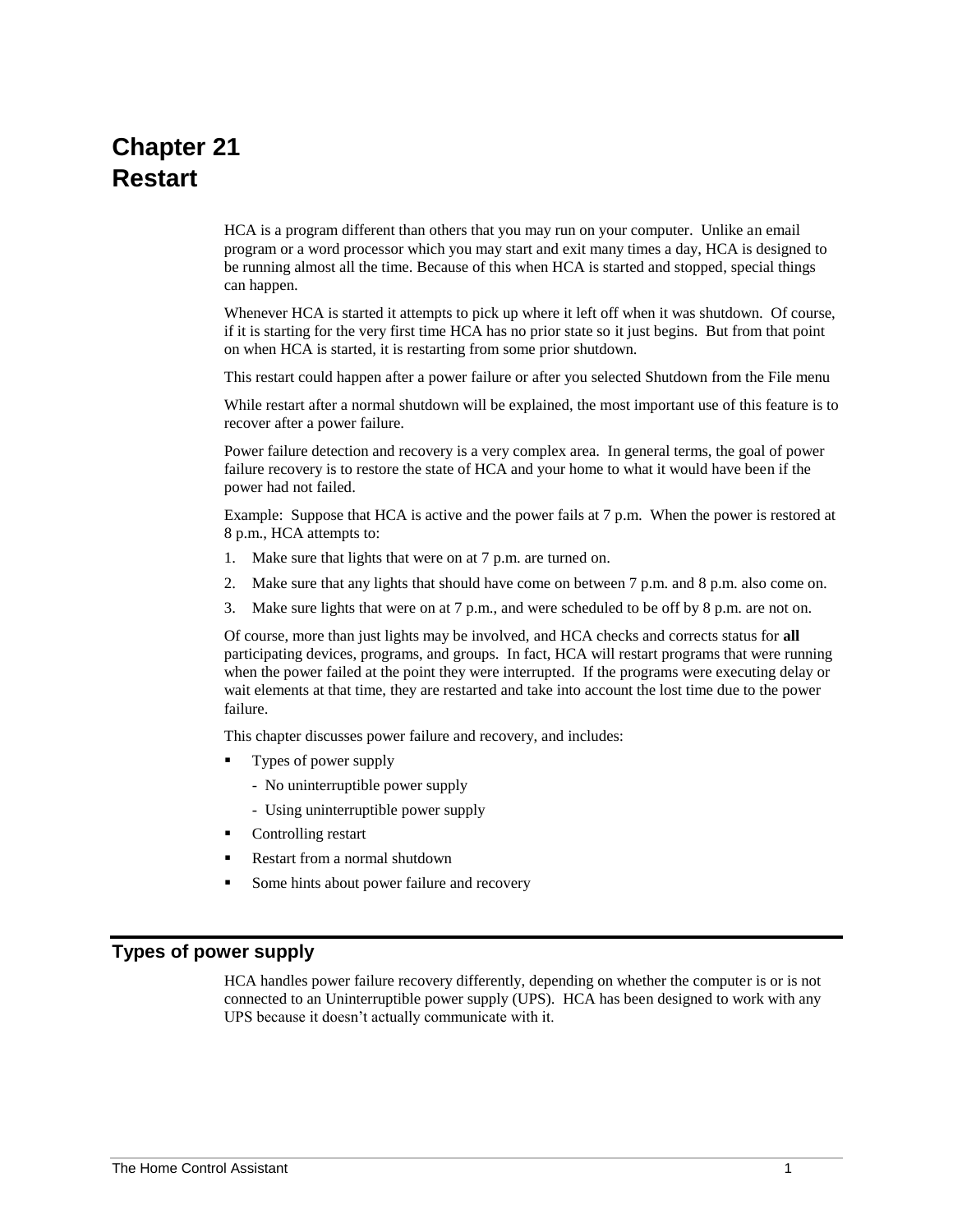#### No uninterruptible power supply

If you are not using a UPS, and you enable power failure recovery, then while the power is on, HCA writes information to the disk about once a minute. This information includes the current time, state of all devices, and information on the state of any running programs.

When the power fails, the computer powers down and this stops HCA as well. When power returns, the computer restarts. Windows loads, and if HCA is in the Windows StartUp group, HCA restarts. If the HCA StartUp properties are set to reload the last design, HCA then performs three steps:

- 1. HCA determines that the power has failed by looking on the disk for the file that it has been writing its state to.
- 2. Once it finds that file, HCA should know the approximate time the power failed (to the nearest minute), and the state of all devices.
- 3. HCA looks at the current schedule and determines what would have happened during the time power was out, and restores all devices, programs, groups, and schedule entries.

UPB and Insteon Devices don't require HCA to keep track of their state. All these devices have their power restored to the state they were in when power was lost. HCA does have to restore them in accord with the current schedule like it does forall devices. This is described later in this chapter.

**Hint:** To add HCA to the Windows StartUp group, search for "StartUp" in Windows Help. Read and follow the directions in the topic, "Starting a program each time Windows starts."

#### Using an uninterruptible power supply

If your computer is attached to a UPS, nothing described above is done differently except that the state file may not be written until the house power has failed. Once the power returns, power failure recovery is as described above.

If, however, you have a UPS and the power fails but is not out long enough to drain the UPS batteries, HCA just needs to know the power has failed and when the power has returned. When power has been restored, HCA restores the state of your home.

None of this power failure recovery happens **unless**:

- The restart option is checked
- HCA is added to your Windows startup group
- The Startup option *Reopen the last design loaded* is checked

Additionally, you can independently set each device, program, and group to participate or not participate in power failure recovery. You do this in the device, program, and group properties, with the power failure recovery options.

## **HCA really doesn't know that the power has failed**

The odd thing about all this "power out" talk is that HCA doesn't really know that the power has failed. What it does know is that one of its power line interfaces plugged into the wall is no longer communicating with the computer. If it stops communicating HCA reports this as a power failure and acts accordingly.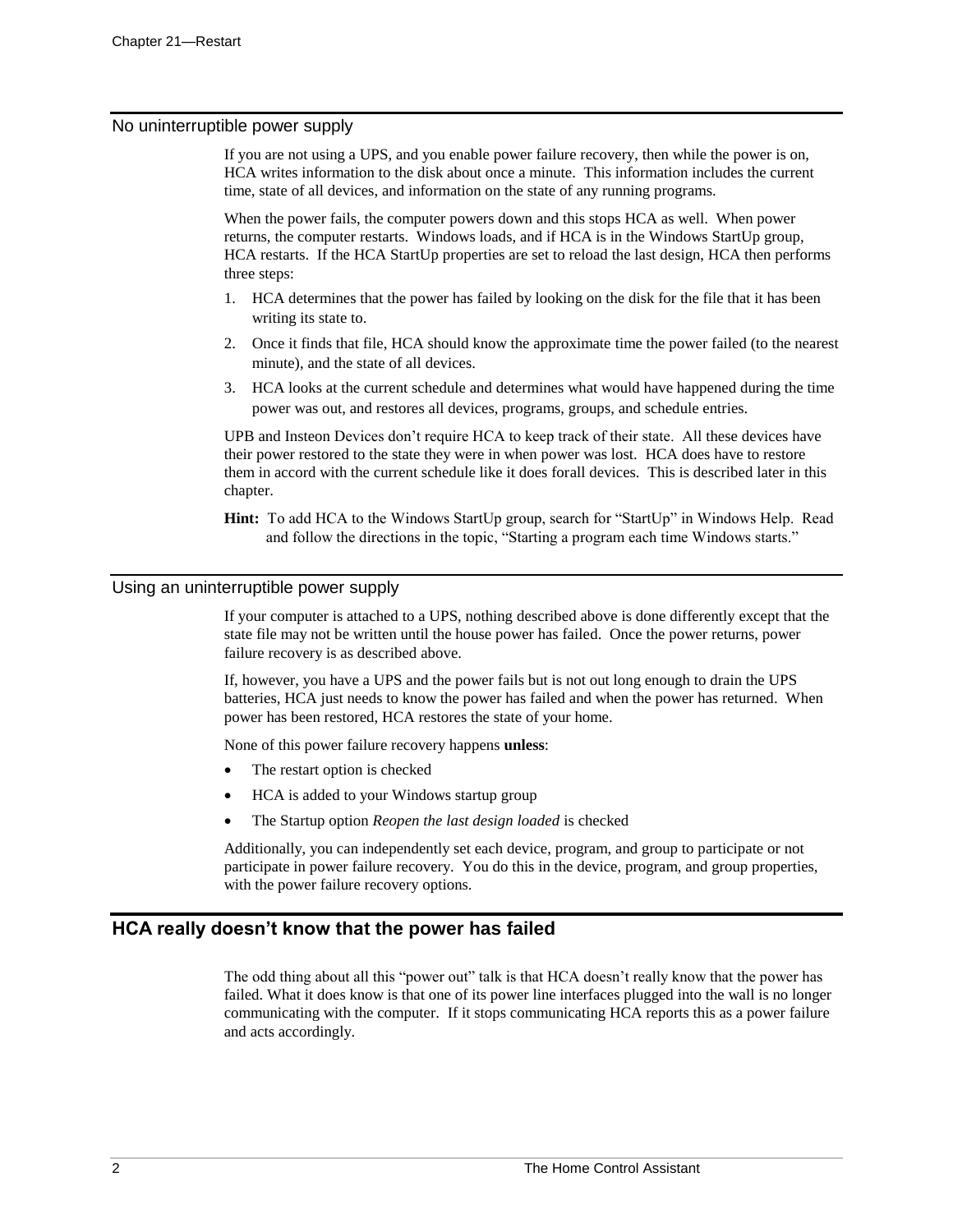# **Controlling restart**

There are many different ways to control the actions of Restart. To start with, the whole feature can be enabled or disabled from the HCA Properties dialog on the Startup tab.

| Home Control Assistant Options                                                                                                                                                           | x                                                                                                                                                             |  |  |
|------------------------------------------------------------------------------------------------------------------------------------------------------------------------------------------|---------------------------------------------------------------------------------------------------------------------------------------------------------------|--|--|
| Startup<br>Color and Theme<br>Control Interface<br><b>Design Pane</b><br><b>Client Server</b>                                                                                            | <b>Display Pane</b><br>Hardware<br>Visual Programmer<br>Advanced<br>Extra<br>Legacy                                                                           |  |  |
| When HCA started<br>Configure for standalone<br>Reload last design file on startup<br>Store HCA as an icon in the system notification area<br>Start for client-server                    | Control Interface<br>Show the Control Interface at startup<br>Start with the Control Interface maximized<br>Lock<br>Start with the Control Interface unlocked |  |  |
| Connect to the HCA Server at startup                                                                                                                                                     | Start with the control interface fully locked                                                                                                                 |  |  |
| To Check for the current version of HCA when started                                                                                                                                     | Start with the control interface size/position locked                                                                                                         |  |  |
| Restart                                                                                                                                                                                  |                                                                                                                                                               |  |  |
| V Restore home state when restarting after a power failure shutdown                                                                                                                      |                                                                                                                                                               |  |  |
| Restore home state when restarting after a normal shutdown                                                                                                                               |                                                                                                                                                               |  |  |
| This computer is connected to an Uninterruptible Power Supply (UPS)                                                                                                                      |                                                                                                                                                               |  |  |
| Write restoration state file only when necessary. HCA still detects power outages but may<br>report outage time incorrectly. For energy star computers this helps keep disk powered off. |                                                                                                                                                               |  |  |
| Request status for any devices that supports it<br>60<br>seconds after startup                                                                                                           |                                                                                                                                                               |  |  |
| <b>Auto Save</b>                                                                                                                                                                         |                                                                                                                                                               |  |  |
| $\frac{1}{x}$<br>Automatically save the home design every<br>15<br>minutes                                                                                                               |                                                                                                                                                               |  |  |
|                                                                                                                                                                                          | OK<br>Cancel                                                                                                                                                  |  |  |

The first two options in the Restart group enable or disable the restart feature in the case of a normal or power failure restart.

The next option is for having a UPS as described above.

The next option in the section controls how often the state file is written. For computers that power off their hard drives after some period of inactivity, having HCA write the file once a minute defeats this. This option attempts to limit the writes to the state file to only when something has changed.

One important point you should be aware of if the state file write limit option is used. When HCA restarts after a power failure it shows the time and date of when the power failed and when it is restarted. If this option is used it may report an incorrect time for the power failure.

The final option of this section directs HCA that when started, to poll all devices that support status requests. This updates HCA's internal state to the device's state. It's best to wait a bit after startup before these polls happen so that they don't compete with any programs that run upon startup or HCA transmissions to restore state.

In addition to these options which turn on or off restart, you can also control restart on an individual device, program, or group basis.

For example, in the case of a device, these options are on the Restart tab of the device properties.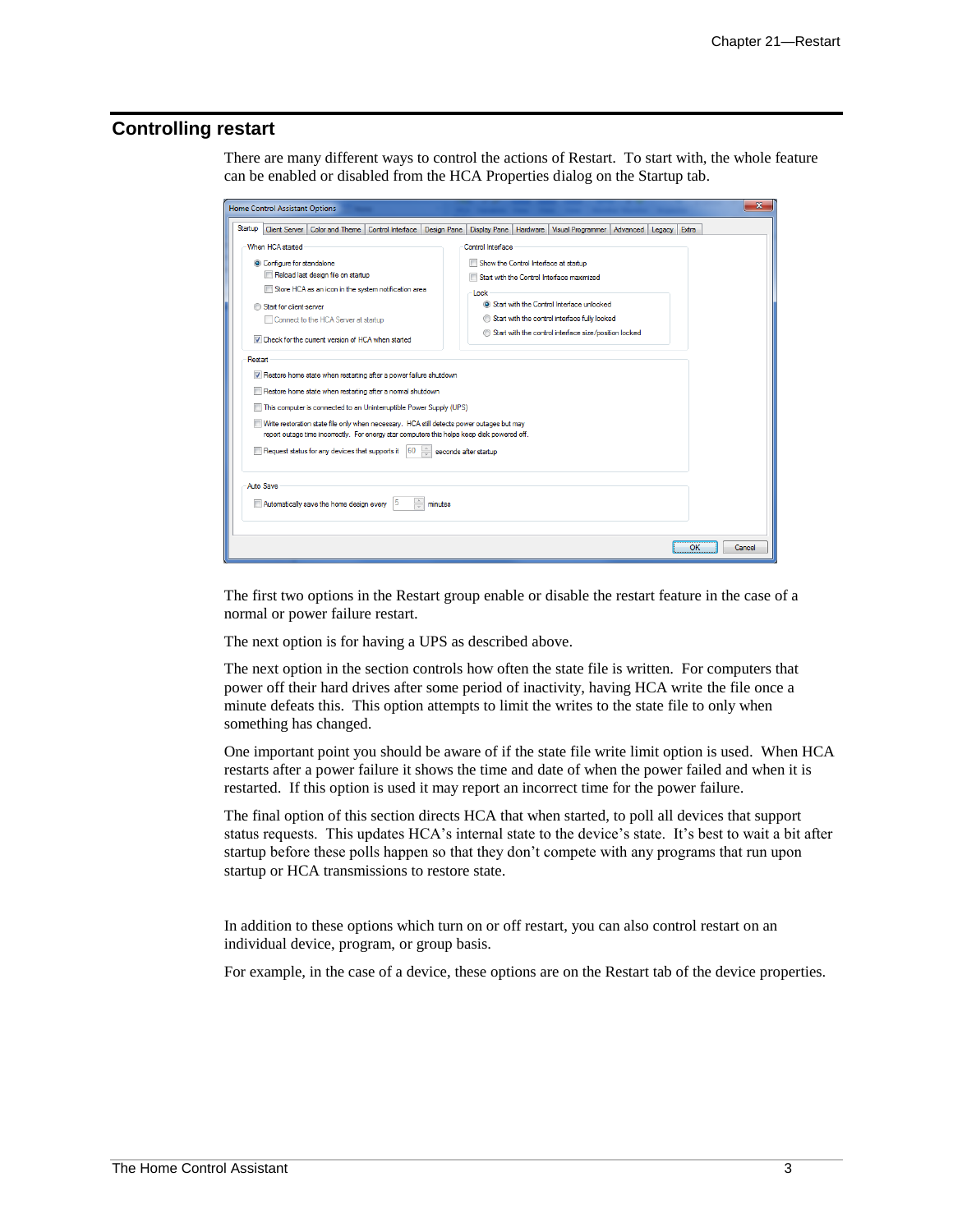| "Laundry Room - Fan" Properties                                                                                                                                                                                                                                                                                                                                                                                      |           | $\mathbf{x}$ |
|----------------------------------------------------------------------------------------------------------------------------------------------------------------------------------------------------------------------------------------------------------------------------------------------------------------------------------------------------------------------------------------------------------------------|-----------|--------------|
| Name Notes   Type   UPB Id   Triggers   Options Restart   Icon   Display   Log   Groups   Schedule   References   Green                                                                                                                                                                                                                                                                                              |           |              |
| When HCA is restarted after a power failure or a normal shutdown, it can attempt to restore the<br>state of everything in your home. For this device, the state it was in when HCA shutdown, and any<br>schedule entries for it, are checked to determine what its state would have been had HCA not<br>shutdown. If you want, commands can be sent to restore it to that state. There are<br>other options as well. |           |              |
| For a device there are four options                                                                                                                                                                                                                                                                                                                                                                                  |           |              |
| C Make sure the device is OFF                                                                                                                                                                                                                                                                                                                                                                                        |           |              |
| C. Use the method described above                                                                                                                                                                                                                                                                                                                                                                                    |           |              |
| C Make sure the device is ON                                                                                                                                                                                                                                                                                                                                                                                         |           |              |
| G Send no commands to this device                                                                                                                                                                                                                                                                                                                                                                                    |           |              |
|                                                                                                                                                                                                                                                                                                                                                                                                                      |           |              |
|                                                                                                                                                                                                                                                                                                                                                                                                                      |           |              |
|                                                                                                                                                                                                                                                                                                                                                                                                                      |           |              |
|                                                                                                                                                                                                                                                                                                                                                                                                                      |           |              |
|                                                                                                                                                                                                                                                                                                                                                                                                                      |           |              |
|                                                                                                                                                                                                                                                                                                                                                                                                                      |           |              |
|                                                                                                                                                                                                                                                                                                                                                                                                                      |           |              |
|                                                                                                                                                                                                                                                                                                                                                                                                                      |           |              |
|                                                                                                                                                                                                                                                                                                                                                                                                                      |           |              |
|                                                                                                                                                                                                                                                                                                                                                                                                                      |           |              |
|                                                                                                                                                                                                                                                                                                                                                                                                                      |           |              |
|                                                                                                                                                                                                                                                                                                                                                                                                                      | <b>OK</b> | Cancel       |

The restart options for the device allow you to control restart for just this device. Similar options are available from devices, programs and groups.

# **Restart from a normal shutdown**

Up until now all the discussion has focused on restart after a power failure. What is different when starting after a normal shutdown? Almost nothing. HCA still has a state file that is marked with the time of the shutdown. That state file contains the state of all devices, the current schedule, all the values of the flags, etc.

When HCA starts after a normal shutdown it proceeds as described above. That is, it catches up to where it would have been if it had not been shutdown.

Restart from a normal shutdown must be enabled as one of the options on the Startup tab as shown above.

### **Some final information about power failure and recovery**

Here is some additional information about restart

- **Restart is a very complex subject and this brief explanation is discussed in much more depth in a technical note on the support web site.**
- Power failure recovery is so complete that you may not notice that power has failed while you were out. Check the log—entries are made when power fails and when it is restored.
- If you are using an uninterruptible power supply, make sure that you power only the appropriate parts of the interface hardware from the UPS. Any interface that would plug into a wall outlet needs to be not plugged into the UPS.